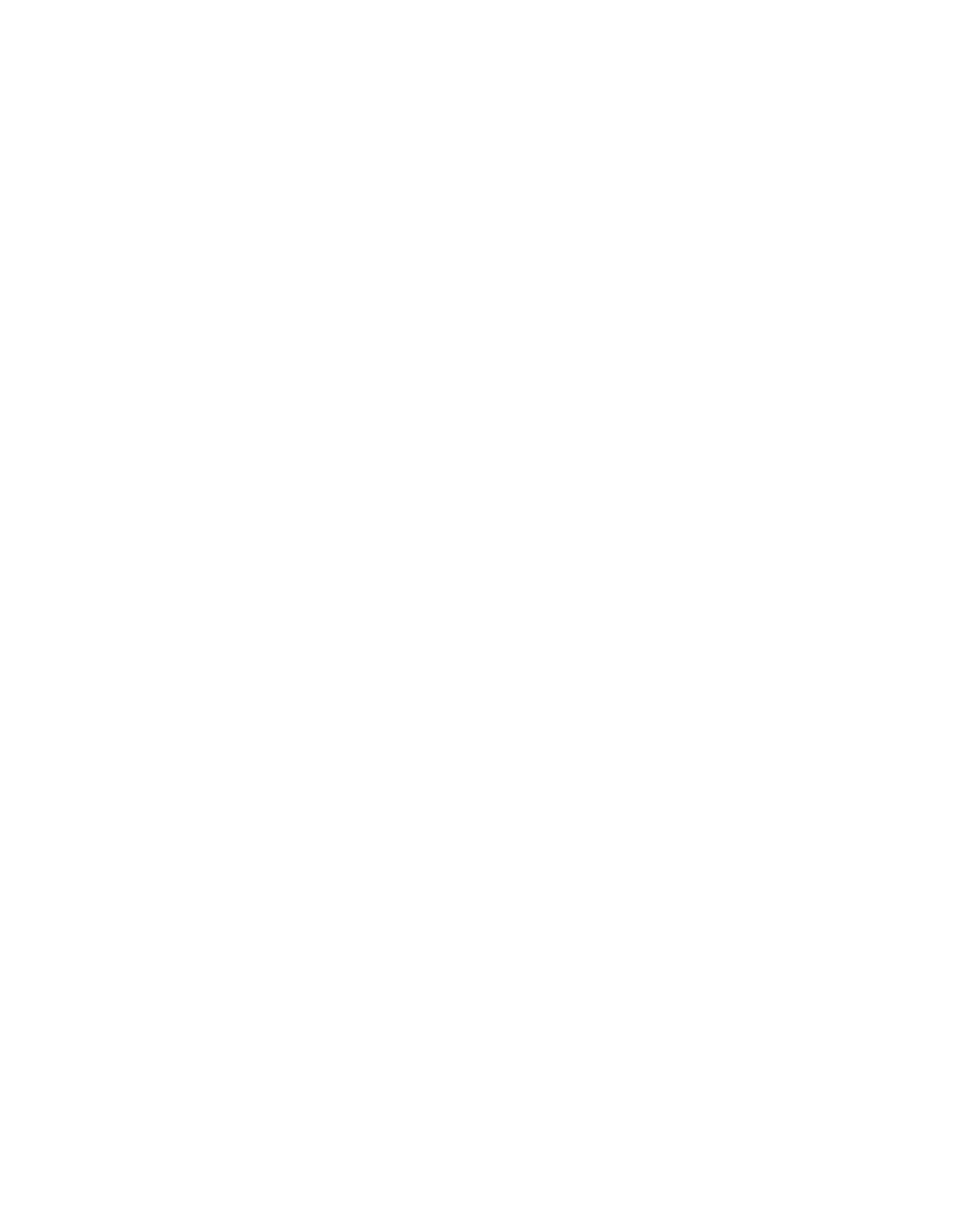## **What is DCP?**

The Deferred Compensation Program (DCP) is a special type of savings program that helps you invest for the retirement lifestyle you want to achieve  $-$  a lifestyle that might be hard to reach with just your pension and Social Security. Unlike traditional savings accounts, DCP is tax-deferred — it lowers your taxable income while you are working and it delays payments of income tax on your investments until you withdraw your funds. DCP is a great way to save. Enroll today!



The Washington State Department of Retirement Systems (DRS) administers DCP.

## **Save with DCP**

Contributions are automatically deducted from your paycheck, so saving is easy. Start with as little as \$30 per month. You can also let your contributions grow with percentage deductions.

## **Flexible**

**Easy**

Online or by phone, you can change your contribution amount and investment selections at any time.

## **Smart**

DCP offers a variety of professionally managed investment options, including "one-step" funds that automatically rebalance the asset mix as you move toward your target date for retirement. Funds are selected by the Washington State Investment Board, with fees among the lowest in the marketplace.

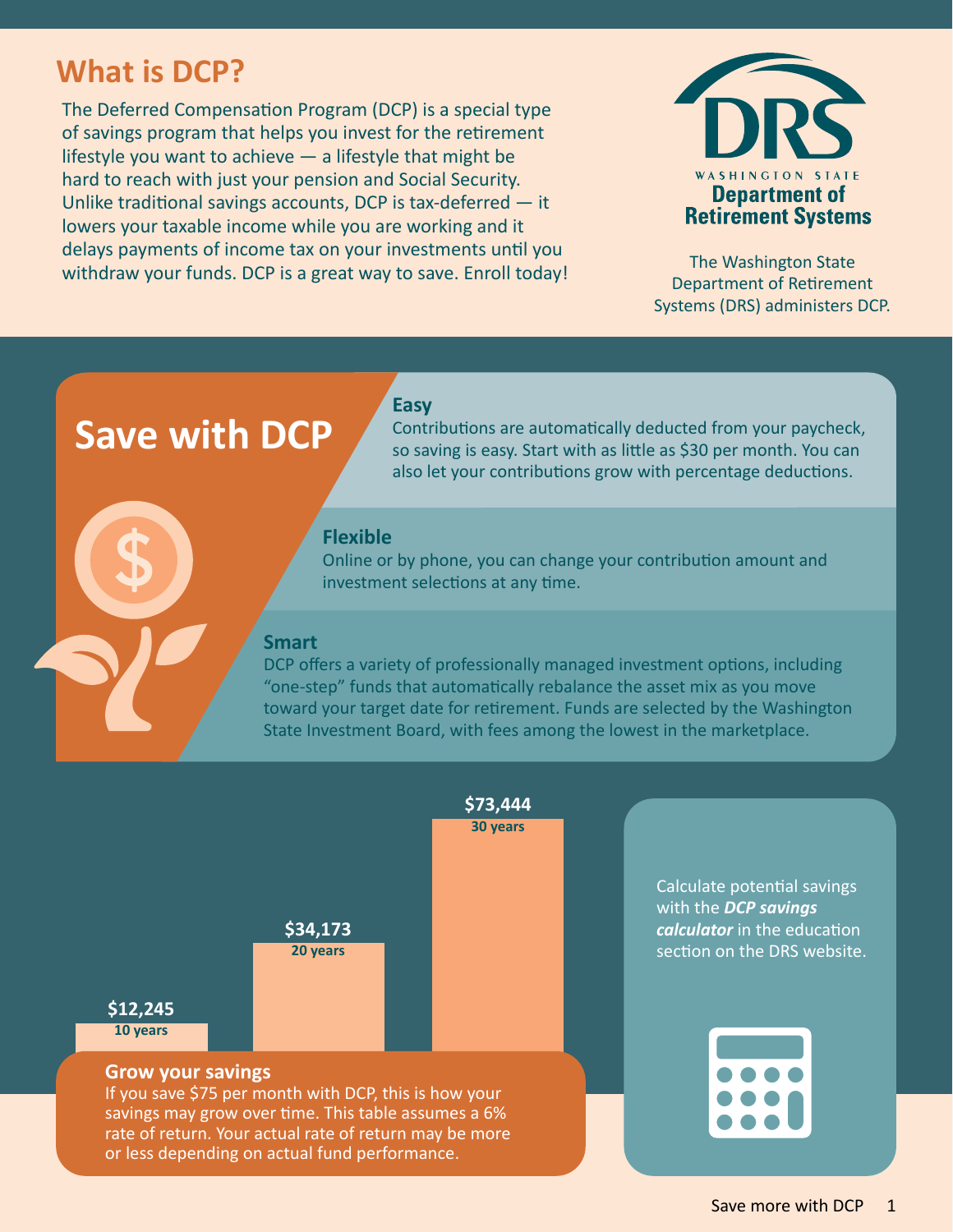## **Why join DCP?**



## **It's simple.**

We want you to have the income you'll need to enjoy the lifestyle you've envisioned for your retirement.

A common retirement strategy is to replace 80% of your pre-retirement income – and it should last throughout your retirement years. (Meanwhile, people are living longer than ever and costs keep rising, especially for health care).

Your DRS retirement plan and Social Security could be a big part of your retirement income, and you may have other sources as well. Even so, they might not be enough to reach that 80% target. That's where DCP comes in. DCP is a special type of savings plan designed to help public employees narrow the gap between income received while working and income received in retirement. Also known as a "457 (b)" plan (from IRS code), DCP provides a way to supplement the usual sources of retirement income.

With DCP, you simply choose how much you'd like to deduct from your paycheck and where you want your money invested. (For more on investing see Page 4.)

DCP has distinct tax advantages over traditional savings accounts. Because your contributions are deducted before taxes are withheld, your taxable income is lower. What's more, you don't pay income tax on your investments until you withdraw your funds (when you leave employment, usually at retirement), when you may be in a lower tax bracket.

DCP savings can be used in a number of ways to supplement your retirement. Many pension plans allow you to purchase additional service credit when you retire, which increases the amount of your lifetime benefit. DCP can be a great way to cover the cost. Likewise, some participants convert their DCP investments to a guaranteed income stream by purchasing an annuity.

DCP can be an essential ingredient in creating the kind of retirement you want. Enroll today!

## **Are you on track?**

A good retirement strategy normally has three elements:

- 1. Employer-sponsored pension or retirement plan
- 2. Social Security
- 3. Personal savings or assets

The guaranteed benefit you receive through your DRSadministered retirement plan will depend on how long you work and how much you earn. In most cases, it will be less than your pre-retirement salary. If you're eligible for Social Security, keep in mind that the minimum age to receive full benefits has gone up and may continue to increase in the future.

Will your pension and Social Security be enough to meet your goals for retirement income? Several online tools can help you with projections, including DRS calculators [\(drs.wa.gov/education\)](http://www.drs.wa.gov/education) and the Social Security benefit estimator [\(socialsecurity.gov/](http://socialsecurity.gov/estimator) [estimator\)](http://socialsecurity.gov/estimator).

If you're not on track to meet your goal for retirement income, DCP can help. Start building that third leg of your retirement strategy by saving with DCP.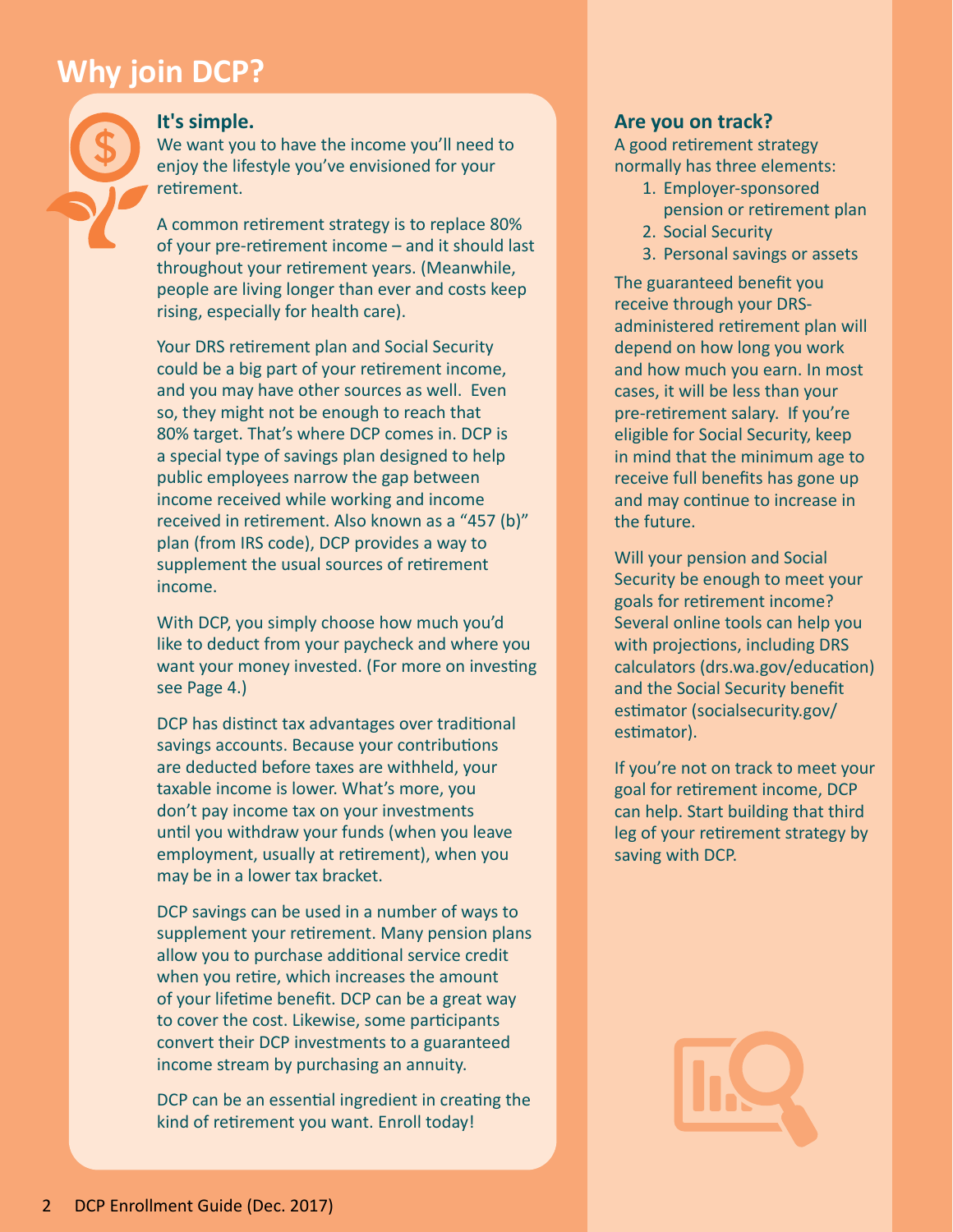## **Contributions**

Your DCP contributions are deferred from your gross income before taxes are calculated. The contribution amount you choose is for the month. If you receive more than one paycheck each month, your contributions will be divided equally. Contribute using whole dollar amounts or percentages.

DCP contribution limits can change annually. Here are the amounts for 2018:

- Minimum: \$30 per month (or 1%)
- Want to save more? Great! The maximum amount you can contribute to DCP is \$18,500 per year (\$1,541 monthly).

Change your contribution amount anytime by logging in through *[drs.wa.gov/oaa](http://www.drs.wa.gov/oaa)* or calling 888-327-5596. You can also suspend your DCP savings by setting your contribution amount to zero. Your account will remain open so you can resume contributing anytime.



#### **Are you 50 or older?**

**Age 50-plus catch-up provision**: Can be used the year you turn 50 or older; you may contribute an additional \$6,000 beyond the annual limit

**Three-year catch-up provision**: May allow you to contribute up to twice the maximum (\$37,000) during the three years before your normal retirement age

Contact DCP to find out more about these options.



#### **Automatic enrollment**

It pays to start saving early in your career. Washington state agencies, higher education employers and some local governments participate in automatic enrollment. New employees start contributing 3% through DCP. If you were automatically enrolled, you will receive a letter in the mail letting you know about your options. Find out more at *[drs.wa.gov/dcp/auto](http://www.drs.wa.gov/dcp/auto)*.



#### **Rollovers into DCP**

You may roll over certain distributions into DCP from an Individual Retirement Arrangement (IRA) or from a former employer's retirement plan. Contact your IRA custodian or former employer to determine how rollovers are handled, then complete the Rollover In Request form available at *[drs.wa.gov/dcp](http://www.drs.wa.gov/dcp/assets/rollover.pdf)*. Funds received will be invested according to your current investment allocation.

**Change your DCP contribution amount anytime by logging in through** *[drs.wa.gov/oaa](http://www.drs.wa.gov/oaa)* **or calling 888-327-5596.**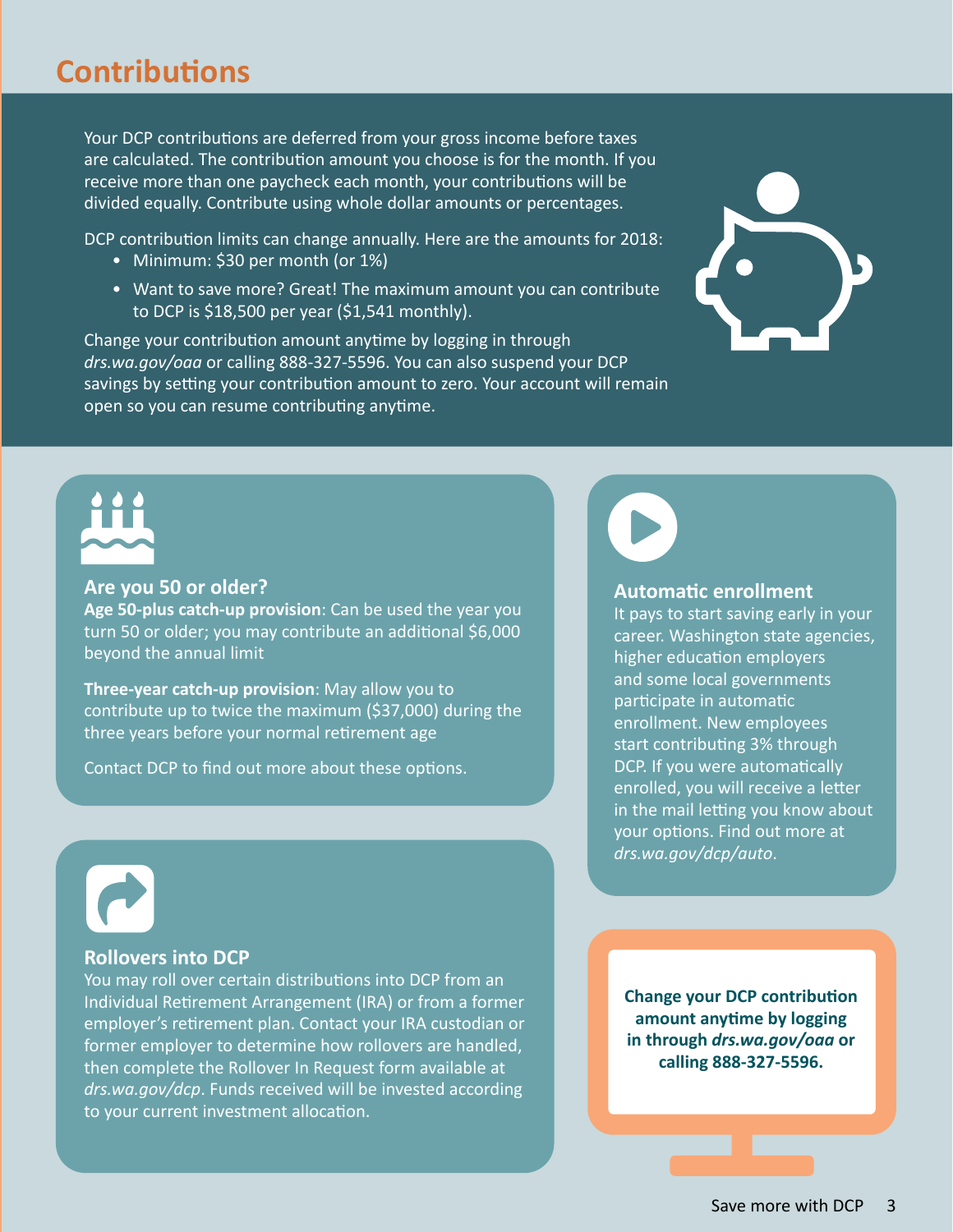## **Investments**

**DCP offers you two different approaches to investing: One-Step Investing and the Build and Monitor approach.**



**Investments adjusted for you**

In this approach your investments are automatically adjusted for you. The One-Step Investing approach is made up of 12 Retirement Strategy Funds, also called target date or age-based funds. Each one is diversified and automatically rebalances, adjusting your asset mix as you move toward a target date for retirement that meets your needs and lifestyle. To select the Retirement Strategy Fund that's right for you, take the year you were born and add it to the age you expect to retire or withdraw your funds. The sum is your target date.

**How it works**: 1968 (birth year) + 65 (retirement age) = 2033 (target date)

Pick the fund with the date closest to your target date. In the previous example, 2035 would be the Retirement Strategy Fund.

| <b>Retirement Strategy Funds</b> |
|----------------------------------|
|----------------------------------|

| 2005 | 2025 | 2045 |
|------|------|------|
| 2010 | 2030 | 2050 |
| 2015 | 2035 | 2055 |
| 2020 | 2040 | 2060 |

## Maturity Strategy

The Maturity Strategy Fund is for investors who have been retired for 15 years or more.

## **Select and adjust your investments**

In this approach you select, monitor and adjust your investments. With build and monitor, you select your own mix of individual funds and decide how much to invest in each one. Choose from a menu of professionally managed funds listed in the chart below. The risk and return profiles of the funds range from conservative to more aggressive. You are responsible for monitoring your investments and making changes as you see fit for your circumstances.

## **Build and monitor funds**

Savings Pool

- Washington State Bond Fund
- Socially Responsible Balanced Fund
- U.S. Large Cap Equity Index Fund
- Global Equity Index Fund
- U.S. Small Cap Value Equity Index Fund
- Emerging Market Equity Index Fund

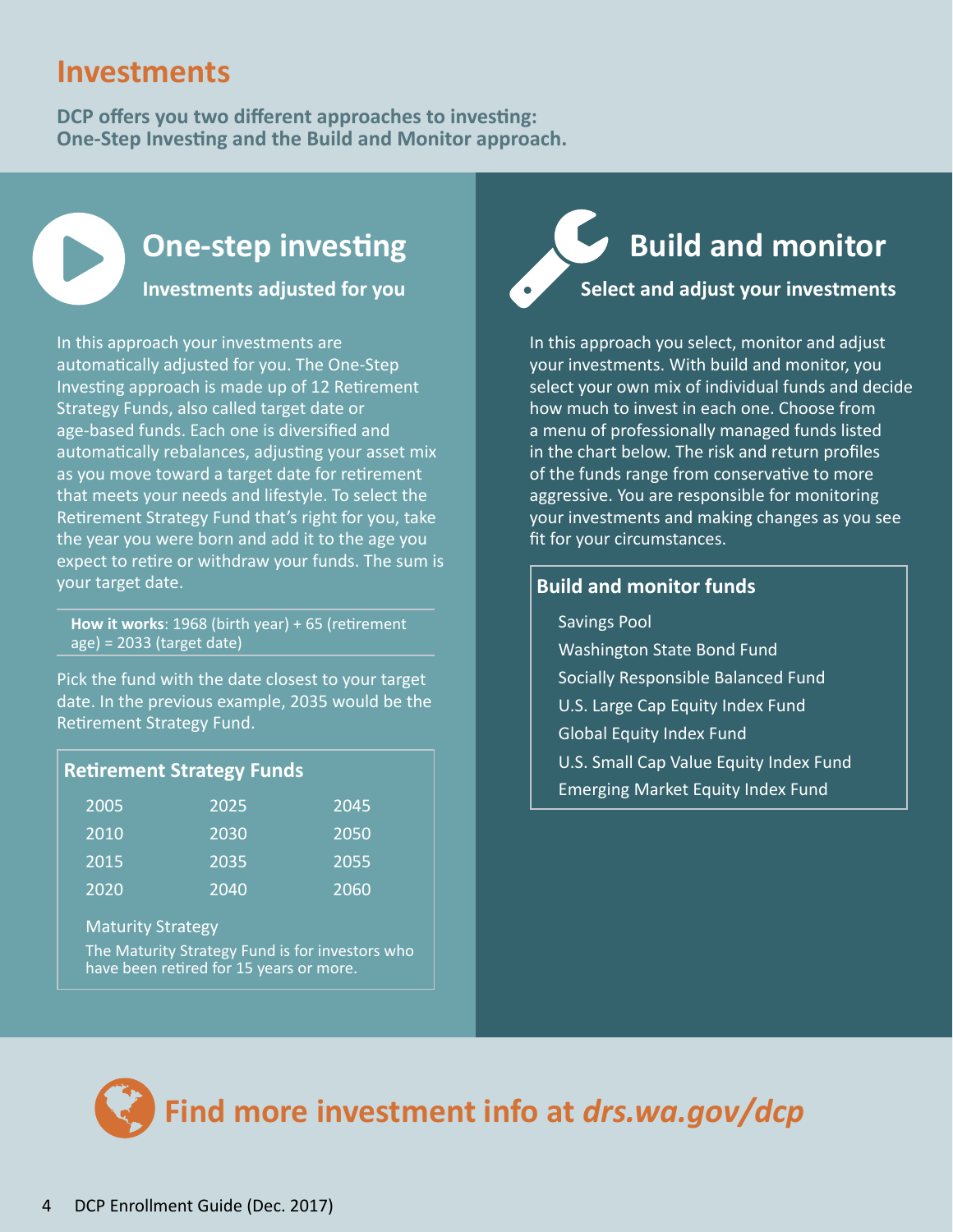## **Investments**



#### **Fees**

Because DRS only recovers the cost of administering DCP, we keep the fees low. As of Sept. 2017, the annual administrative fee is 0.1283%. This fee covers recordkeeping, communications, customer service and the Washington State Investment Board expenses. Administrative fees are posted to participant accounts quarterly. Management fees and other expenses vary with each investment option and are deducted from each fund's earnings. The investment section on the DCP website has more information about fees.



## **Administration**

The Department of Retirement Systems (DRS) administers the Deferred Compensation Program (DCP). The Washington State Investment Board (WSIB) selects and monitors DCP's investment options.



#### **Ownership**

Your contributions (tax-deferred compensation) and their earnings, which are always owned by you, are held in a trust by the WSIB until you take a qualifying distribution. The trust is established for the exclusive benefit of all DCP participants and eligible beneficiaries.



## **Managing your account**

**Make changes to your account through**  *[drs.wa.gov/oaa](http://www.drs.wa.gov/oaa)* **or call 888-327-5596.**

#### **Quick changes you can make:**

- Access your current account balance
- Transfer account balances between investment options
- Change your contribution amount
- Change your investment elections
- See investment options and including up-to-date fund performance

#### **Quarterly Updates**

Each quarter you will receive an investment performance report and newsletter—these come in January, April, July and October. You choose whether you want to receive these by mail or email.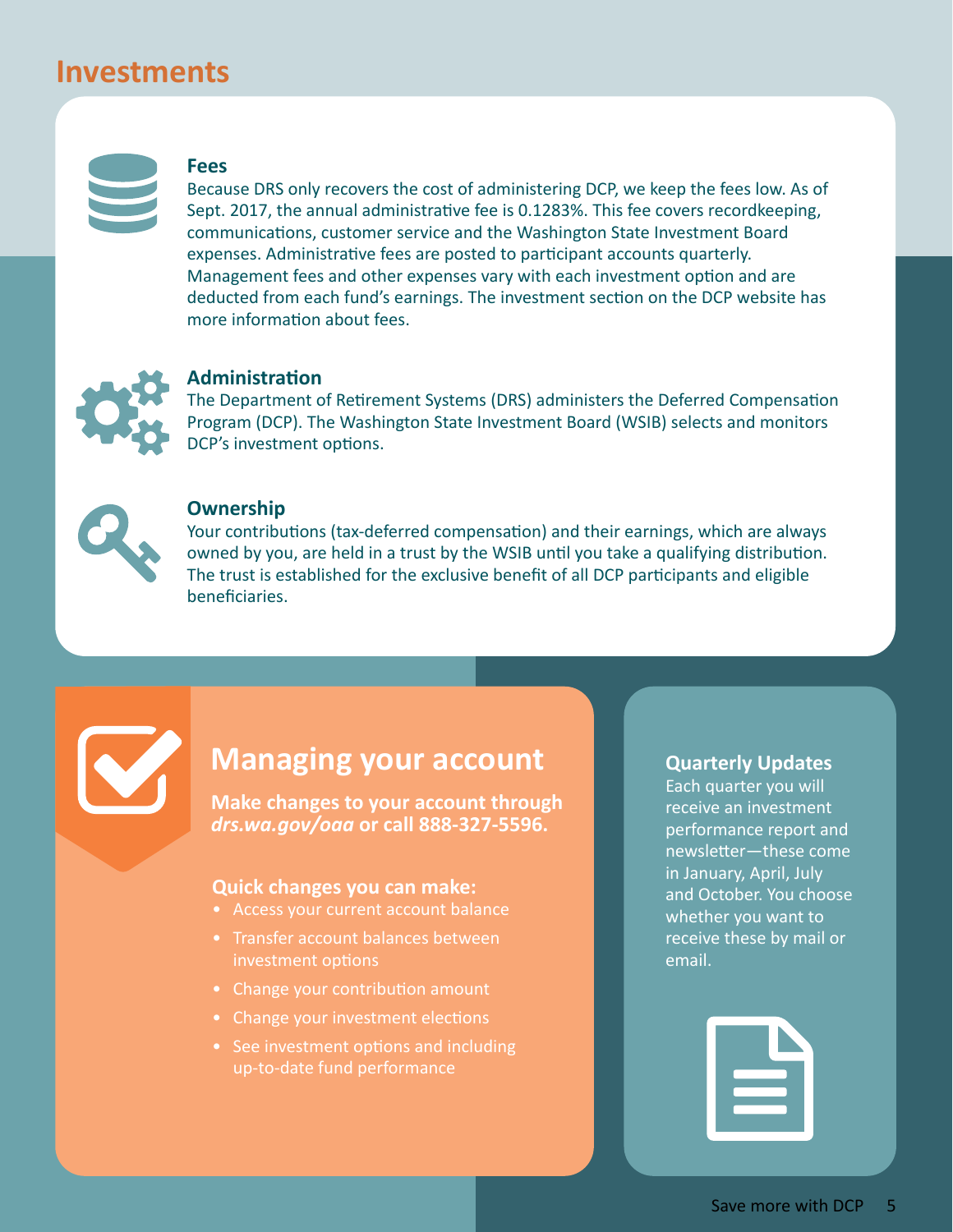## **DCP and taxes**



Your contributions are deducted before tax, which keeps more of your dollars working for you. With DCP, your contributions are only taxed when you withdraw them, and you only pay federal income tax. If you decide to withdraw your savings before you reach retirement age, there are no additional tax penalties.

DCP can lower your taxes in two ways:

- 1. Now: Saving through DCP lowers your overall taxable income, which could potentially put you in a lower federal income tax bracket.
- 2. Later: Withdrawing your DCP funds after you retire can also present tax savings if you are in a lower tax bracket once you leave employment.



This example shows how money invested in DCP accumulates faster than money in a taxable savings plan. Contributions to a taxable savings account are \$75 (\$100 less tax of \$25) assuming a 25% tax bracket.



#### **Tax credit**

You may be eligible for a federal tax credit of up to 50% of the first \$2,000 you invest in DCP. If you claim this credit on your tax return, you can still deduct your contributions to qualified retirement savings plans as allowed under current law. The credit is available if your adjusted gross income does not exceed the following 2018 limits:

- Single or Married Filing Separately: \$31,500
- Head of Household: \$47,250
- Married (filing jointly): \$63,000

## **DCP has no tax penalty for early withdrawals.**

## **Do you pay taxes on DCP withdrawals?**

Yes. Because your DCP contributions are pretax, you will pay federal income taxes on the payments when you withdraw them. If you choose a lump sum or partial lump sum to be paid directly to you, or receive payments over a period of less than 10 years, 20% of your distribution will be withheld for federal income taxes. If you choose an installment period of 10 years or more, your payments are considered ordinary income in the year they are issued.

For specific tax information, consult your tax advisor.

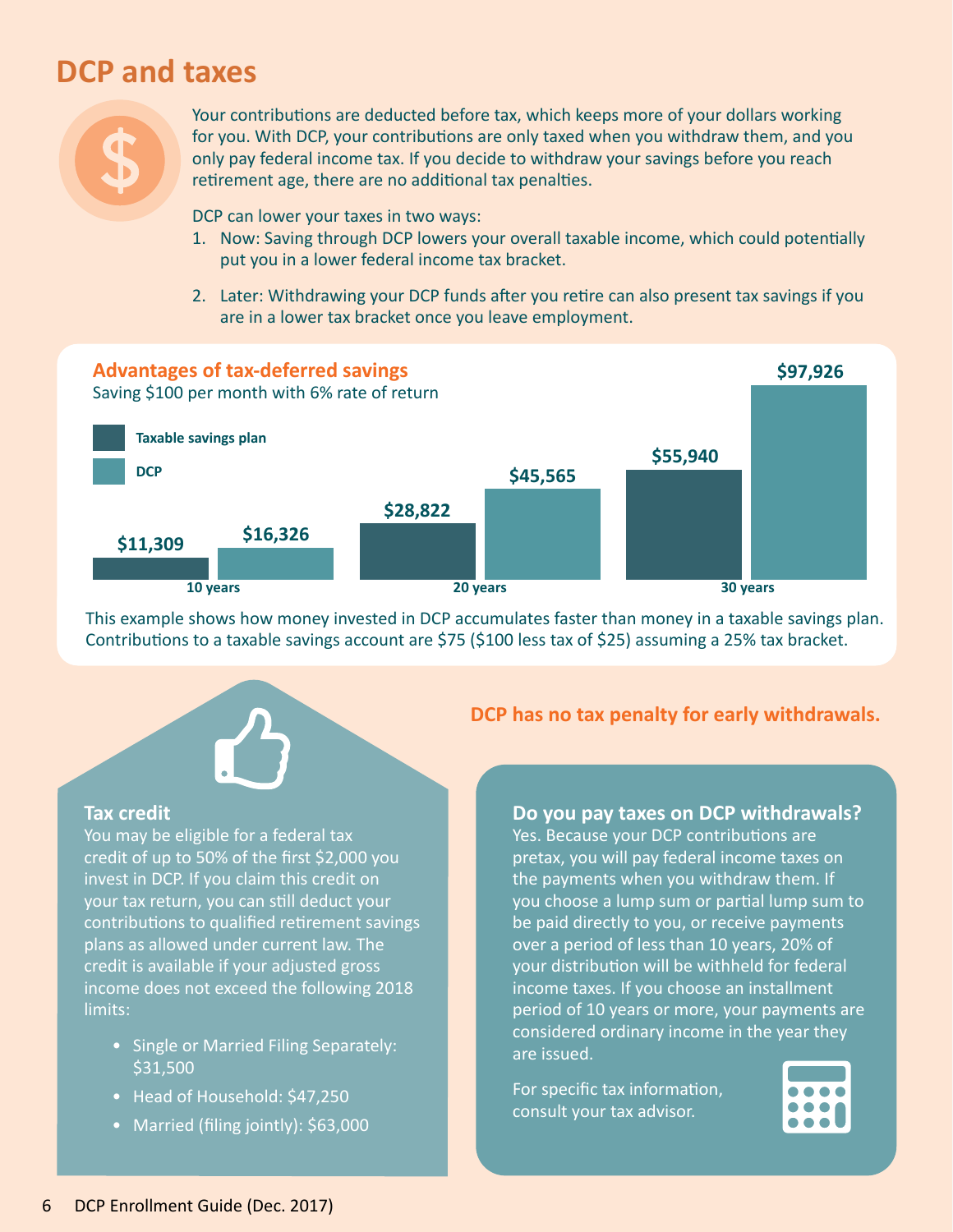## **Withdrawals**

## **Withdrawing money from DCP**

When you leave DCP-covered employment, you are eligible to receive payment from your DCP account. Payments are issued to you, or in the event of your death, to your beneficiary. DCP payments will not affect your other retirement or Social Security payments.

## **Can I leave my money in DCP?**

Yes, you can keep your DCP account. Keeping your money in DCP may provide you with tax savings and better retirement opportunities. Balances in DCP accounts continue to receive any investment performance earnings.

## **How do I request a withdrawal?**

When you are ready to begin receiving payments, complete and return the *[Separation from Employment Withdrawal](https://savewithwa.empower-retirement.com/preLoginContentLink.do?accu=DRSWR&contentUrl=preLogin.Tab3.F&specificBundle=preLogin)* request form.



## **What are my payment options?**

Payment options include whole or partial lump sum, periodic payment amounts and an annuity purchase. All distributions, with the exception of a rollover to another eligible retirement plan or a traditional IRA, are treated as income in the year you receive them and are subject to federal income taxes.



**For more information about your withdrawal options, visit the withdrawal forms section of the [DCP website.](https://savewithwa.empower-retirement.com/preLoginContentLink.do?accu=DRSWR&contentUrl=preLogin.Tab3.F&specificBundle=preLogin)**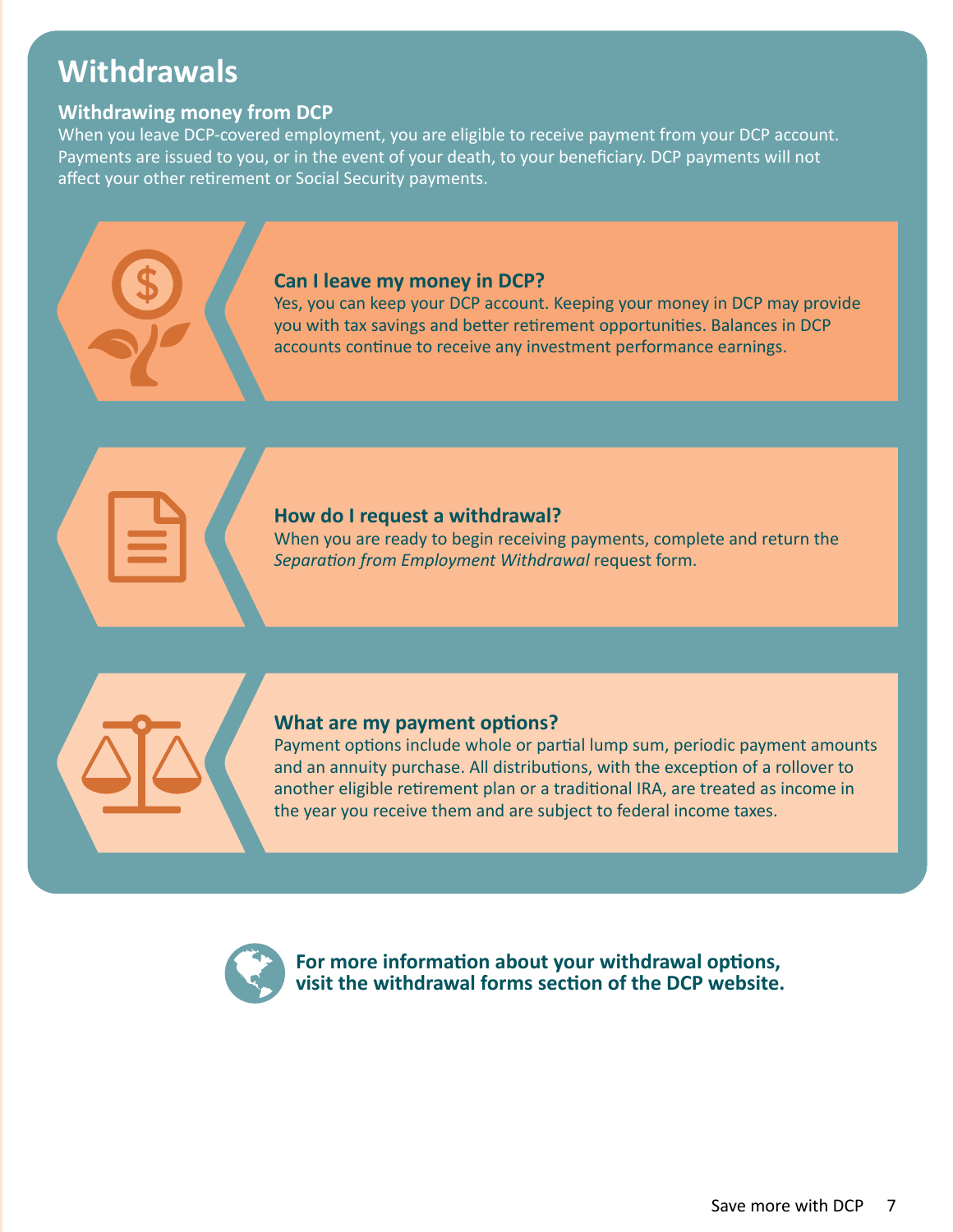## **How do I join?**

## **Complete the enrollment form**

This Quick Enrollment form automatically places you in the one-step investment fund that assumes you retire at age 65. If you prefer to select different investments now, or if you have employer contribution information, see the extended *[DCP Enrollment Form](http://www.drs.wa.gov/dcp/assets/ParticipationAgreement.pdf)* available online.

The first contribution from your paycheck will occur 30 to 60 days from the time you enroll. Your earnings statement will show your contributed amount. You can also view your DCP contributions online through *[drs.wa.gov/oaa](http://www.drs.wa.gov/oaa)*.

## **Your beneficiaries**

In the event of your death, your beneficiaries will receive payment. Keeping your beneficiary information updated is important. Your DCP beneficiaries must be declared separate from any beneficiaries you may have selected for another plan or program, like a pension. You can name anyone as your beneficiary: spouse, child, domestic partner, friend, neighbor, etc. You can also designate a charity or trust. If you die without a current beneficiary designation on file, a distribution will be made to your estate.

Once you are enrolled in DCP, update your beneficiaries online through *[drs.wa.gov/oaa](http://www.drs.wa.gov/oaa)*. Or complete the paper form (*[Beneficiary Designation](http://www.drs.wa.gov/forms/member/beneficiaryDesignationForm.pdf)*) and mail it to DRS. See the Forms section of the DRS website.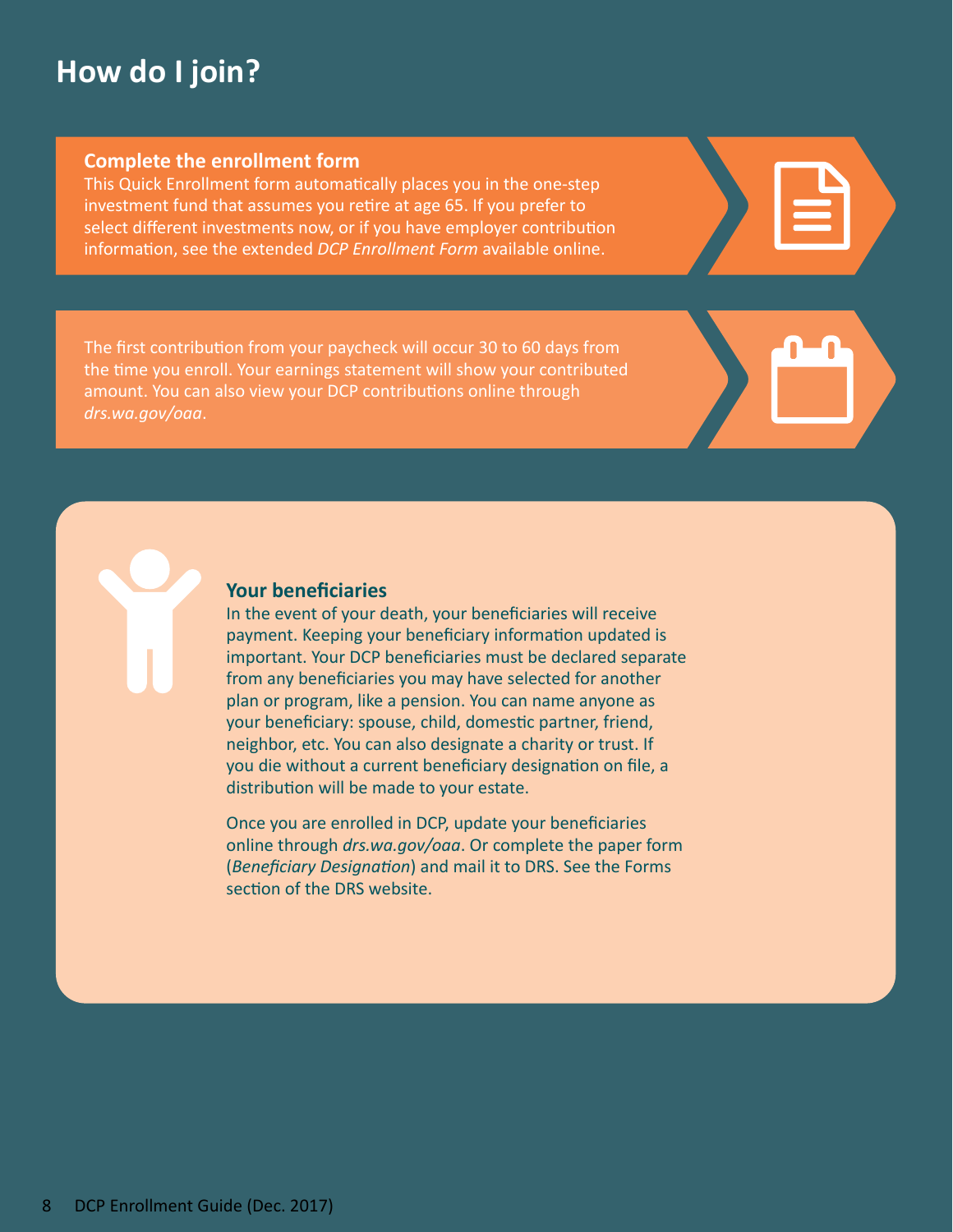| <b>WASHINGTON STATE</b><br><b>Department of<br/>Retirement Systems</b> |  |  |  |  |
|------------------------------------------------------------------------|--|--|--|--|
|                                                                        |  |  |  |  |

## **Deferred Compensation Program (DCP) Quick Enrollment**

This is a participation agreement to enroll in the Washington State Deferred Compensation Program (DCP).

Send completed form to: Department of Retirement Systems Deferred Compensation Program PO Box 48380 • Olympia, WA 98504-8380 drs.wa.gov/dcp ꔷ Fax: 360.586.5474 888.327.5596 ꔷ TTY: 711

| Ready to start saving with DCP? This Quick Enrollment form automatically places<br>your contributions in the target date fund for your age. If you want to select your own<br>investments now, you can complete the longer DCP Enrollment Form. With DCP,<br>you can change your investments and contribution amounts at any time.                                                                                                                          |  |
|-------------------------------------------------------------------------------------------------------------------------------------------------------------------------------------------------------------------------------------------------------------------------------------------------------------------------------------------------------------------------------------------------------------------------------------------------------------|--|
| <b>Monthly contributions:</b><br>Your pretax contributions can be a percentage or dollar amount. The minimum is \$30.<br>The maximum is \$1,541 with some exceptions; age 50 and older can defer up<br>to \$2,041. Contact us if you want to contribute more than \$2,041.                                                                                                                                                                                  |  |
| Using whole numbers, choose a percent or dollar amount:                                                                                                                                                                                                                                                                                                                                                                                                     |  |
| ■ I want to enroll in DCP and contribute _______% or \$ _______ per month (choose one).                                                                                                                                                                                                                                                                                                                                                                     |  |
|                                                                                                                                                                                                                                                                                                                                                                                                                                                             |  |
|                                                                                                                                                                                                                                                                                                                                                                                                                                                             |  |
|                                                                                                                                                                                                                                                                                                                                                                                                                                                             |  |
|                                                                                                                                                                                                                                                                                                                                                                                                                                                             |  |
|                                                                                                                                                                                                                                                                                                                                                                                                                                                             |  |
|                                                                                                                                                                                                                                                                                                                                                                                                                                                             |  |
| I agree to the following:<br>I am enrolling in the Washington State Deferred Compensation Program (DCP).<br>I authorize my employer to defer the amount indicated each month to DCP.<br>My monthly contribution will be invested in the target date fund that assumes I retire at age 65.<br>I have read and understand all sections of this form, including the "Memo of Understanding."<br>This agreement will continue until further notification by me. |  |
|                                                                                                                                                                                                                                                                                                                                                                                                                                                             |  |

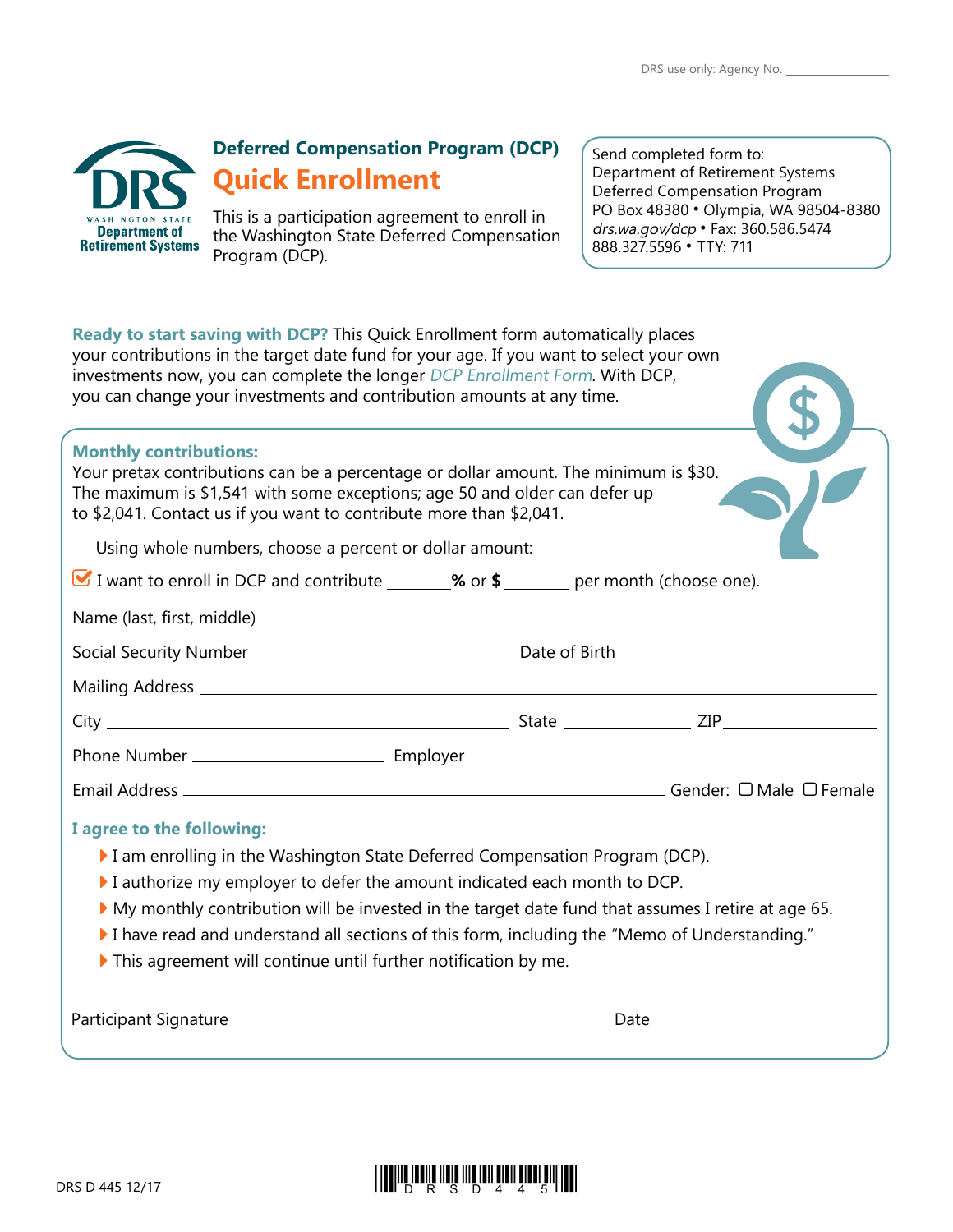## **DCP Quick Enrollment Memo of Understanding**

This memo highlights certain provisions of the Deferred Compensation Program (DCP). For specific details, refer to the DCP Enrollment Guide, DCP website at drs.wa.gov/dcp and the WAC regulations mentioned below.

## **Contributions**

The amount I choose to contribute will be withheld from my monthly salary.

It is my responsibility to ensure my contributions don't exceed the allowable amount specified in IRC 457. If they do, my employer will refund the overage to me as taxable earnings. However, I might qualify for catch-up options mentioned in the DCP Enrollment Guide.

My contributions cannot begin sooner than the month following this form's approval (WAC 415-501-410).

#### **Investments**

My contributions will be held in trust by the Washington State Investment Board for the exclusive benefit of participants and their beneficiaries until paid to me under the rules of the program (WAC 415-501-580).

I have elected to have my contributions invested as indicated on this form. Earnings, if any, will be applied to the target date fund based on my age (WAC 415-501-475).

I may change or stop the amount I contribute and may change my investment(s) by using the DCP website or calling 888-327-5596.

## **Withdrawals**

I can access my funds upon separation from employment. Refer to WAC 415-501-485 for distribution details and for exceptions that allow access to funds before separation.

I may choose the date and method of distribution of my accumulated contributions according to those methods approved by the Department of Retirement Systems (DRS) (WAC 415-501-485).

In the event of my death, any unpaid benefits will be paid to my designated beneficiaries (WAC 415-501-486).

## **Administration**

DCP is configured as an IRS 457(b) plan. DRS retains administrative control over the program, and the Legislature retains the right to terminate the program (WAC 415-501-530 and WAC 415-501-540).

My employer, DRS, the record keeper and the Washington State Investment Board are not liable for the performance of investments.

I may not assign or transfer my rights in the program (WAC 415-501-570).

I will receive an enrollment confirmation notice, indicating acceptance into the program.

**DCP Beneficiary Designation** To add or edit your beneficiaries once you are enrolled in DCP, log in to DRS at drs.wa.gov/oaa and select "My Account." The beneficiary designation for DCP is different from your pension beneficiary designation. You can also download a paper form from the DRS website if you are unable to access an online account.

Your Social Security number is needed so DRS can report to the IRS any funds paid to you. DRS will not disclose your Social Security number unless required to do so by law. See IRC sections 6041(a) and 6109.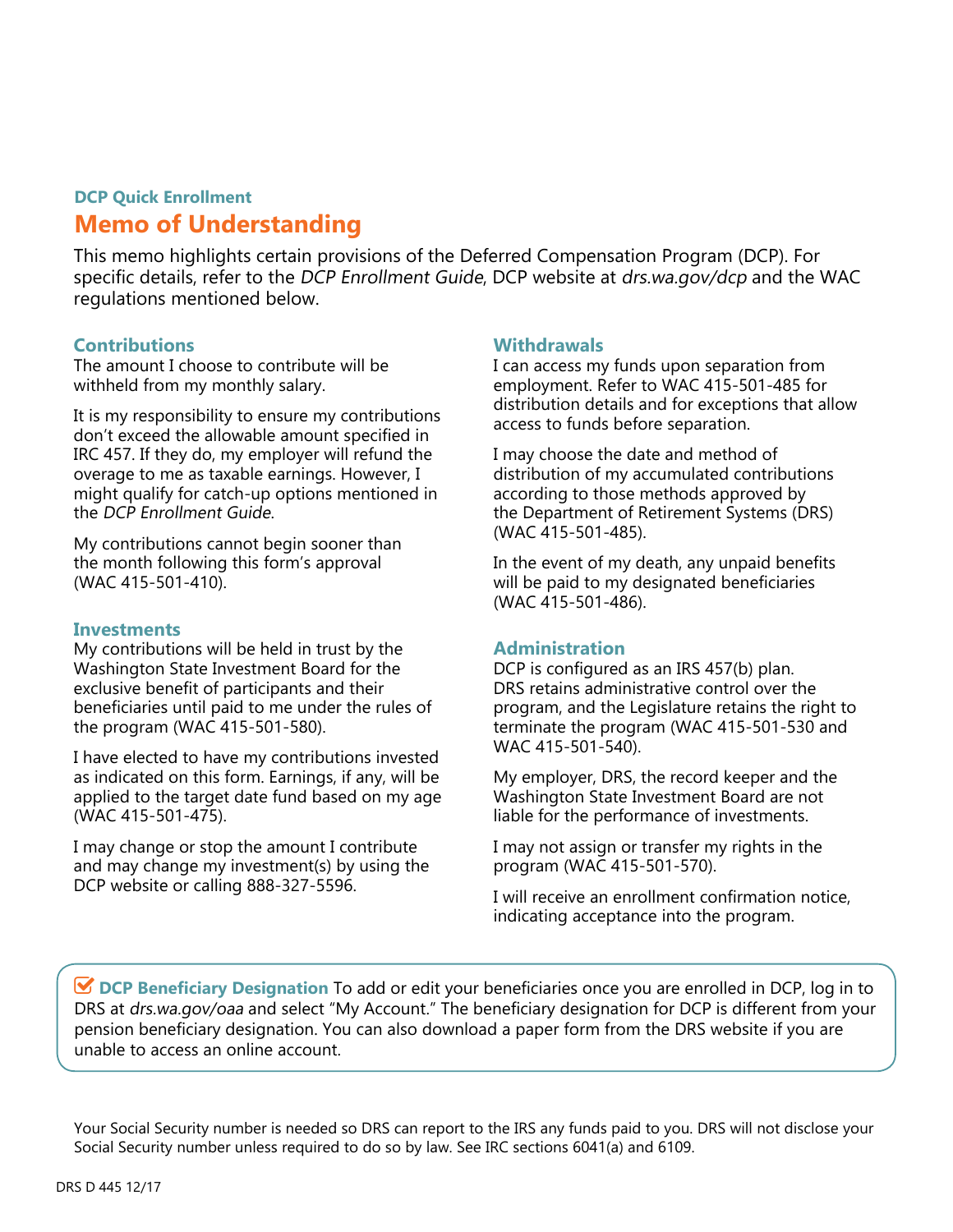## **Find more about DCP**  *[drs.wa.gov/dcp](http://www.drs.wa.gov/dcp)*



The Deferred Compensation Program (DCP) is a special type of savings program that helps you invest for the retirement lifestyle you want to achieve  $-$  a lifestyle that might be hard to reach with just your pension and Social Security. Unlike traditional savings accounts, DCP is tax-deferred — it lowers your taxable income while you are working and it delays payments of income on your investments until you withdraw your funds. DCP is a great way to save. **Enroll today!**

## **To contact us about DCP**

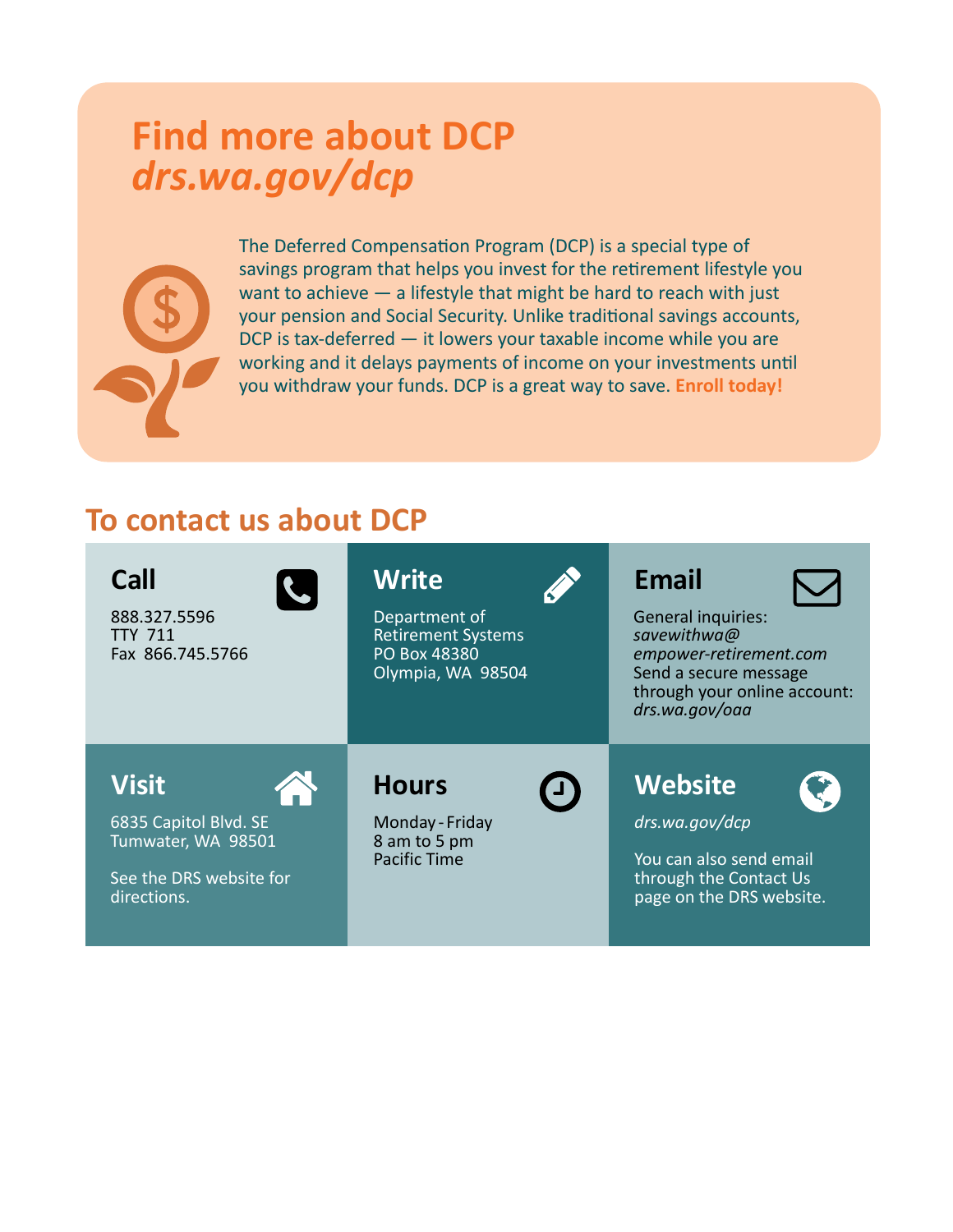This publication is intended to give you an overview of the Washington State Deferred Compensation Program (DCP). It is not a legal document, nor is it a complete description of the law governing this program. If there are any conflicts between what is written in this booklet and what is contained in the law, the current law governs. This booklet is intended as an educational tool. Examples shown are for illustrative purposes only; they contain hypothetical scenarios and are not indicative of actual performance, which may vary. This booklet is not intended to advise or recommend specific investment strategies. Participants making a decision regarding investments might want to seek professional financial assistance.